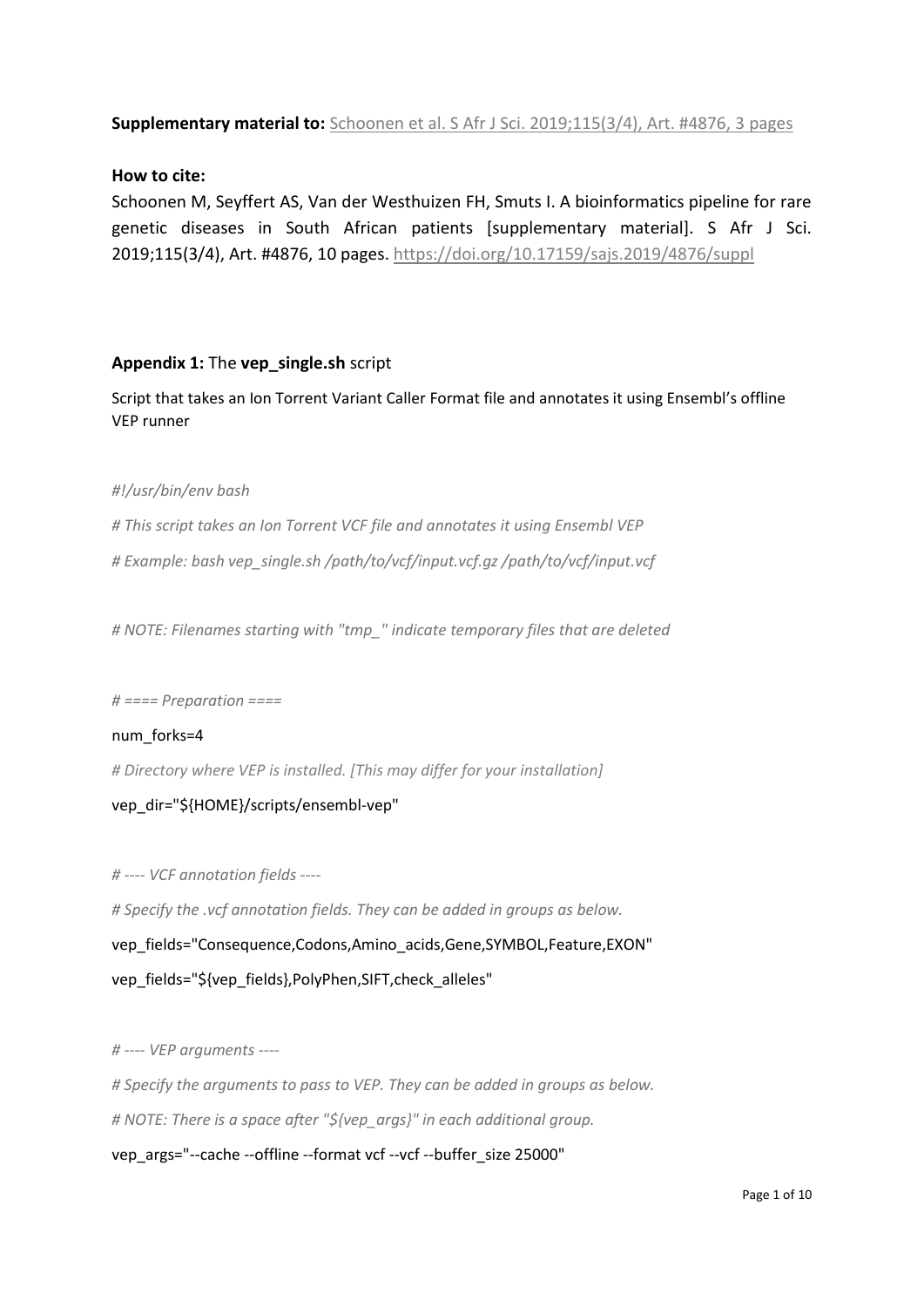vep\_args="\${vep\_args} --sift b --polyphen b --symbol --numbers" vep\_args="\${vep\_args} --af\_1kg --pubmed" vep\_args="\${vep\_args} --fields \${vep\_fields}"

*# ---- Handle arguments ----*

| $in$ $file = $1$ | # Path to input .vcf.gz file |
|------------------|------------------------------|
| out file=\$2     | # Path to output .vcf file   |

*# ==== Run VEP ====*

cp \${in\_file} \${vep\_dir}/tmp\_input.vcf.gz cd \${vep\_dir}

echo "... running Ensembl VEP..."

./vep -i tmp\_input.vcf.gz -o tmp\_output.vcf -fork \${num\_forks} \${vep\_args}

*# ---- Cleanup ----*

rm tmp\_input.vcf.gz

cd -

mv \${vep\_dir}/tmp\_output.vcf \${out\_file}

mv \${vep\_dir}/tmp\_output.vcf\_summary.html \${out\_file}\_summary.html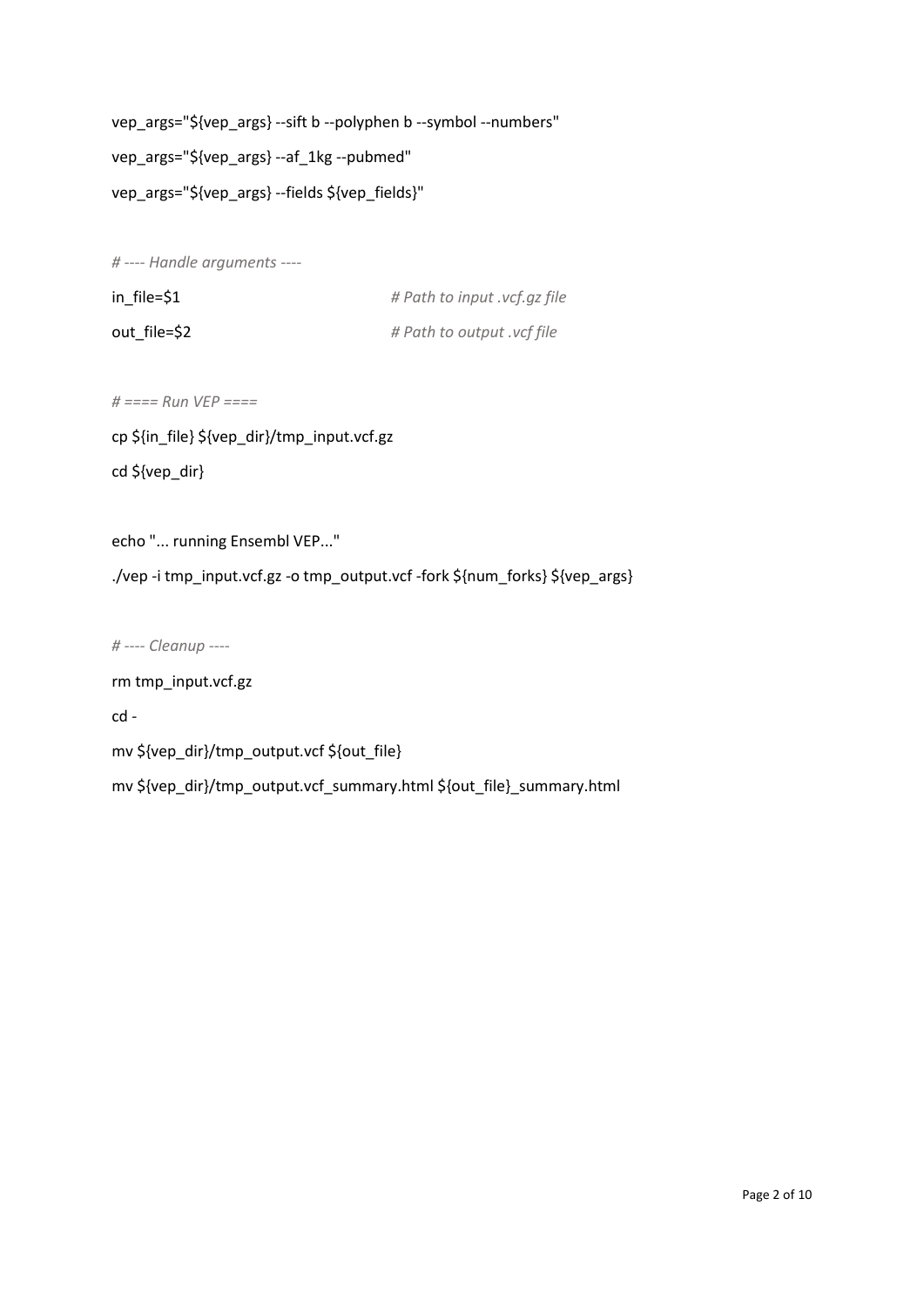## **Appendix 2:** The **gemini\_single.sh** script

The annotated VEP file generated from Ensembl VEP runner is loaded into a SQLite database (GEMINI) for querying.

#### *#!/usr/bin/env bash*

*# This script takes a VEP-annotated VCF file and loads it into a SQLite # database for querying. It produces a set of variant lists, as well as a # meta\_info.txt file in the output directory. # Example: bash gemini\_single.sh /path/to/vcf/input.vcf /path/to/output/dir/*

*# ==== Preparation ====*

*# Specify the number of CPU cores GEMINI can use, and the queries\_spec file*

num\_cores=4

qfile="../../queries\_spec.txt"

#### *# ---- GEMINI query columns ----*

*# Define columns of interest. They can be added in groups as below.* cols="chrom, start, end, gene, exon, ref, alt, qual, type, cyto\_band" cols="\${cols}, is\_coding, codon\_change, aa\_change" cols="\${cols}, num\_hom\_ref, num\_hom\_alt, num\_het" cols="\${cols}, impact, impact\_severity, is\_lof, is\_conserved" cols="\${cols}, depth, qual\_depth, rs\_ids, in\_omim, pfam\_domain" cols="\${cols}, clinvar\_sig, clinvar\_origin, clinvar\_disease\_name" cols="\${cols}, polyphen\_pred, polyphen\_score, sift\_pred, sift\_score" cols="\${cols}, in\_hm3, in\_esp, in\_1kg, aaf\_1kg\_all, aaf\_1kg\_eur, aaf\_1kg\_afr"

*# ---- GEMINI load arguments ----*

#### gemini\_args="--skip-gerp-bp"

*# ---- Handle arguments ----*

in\_file=\$1 *# Annotated .vcf input file*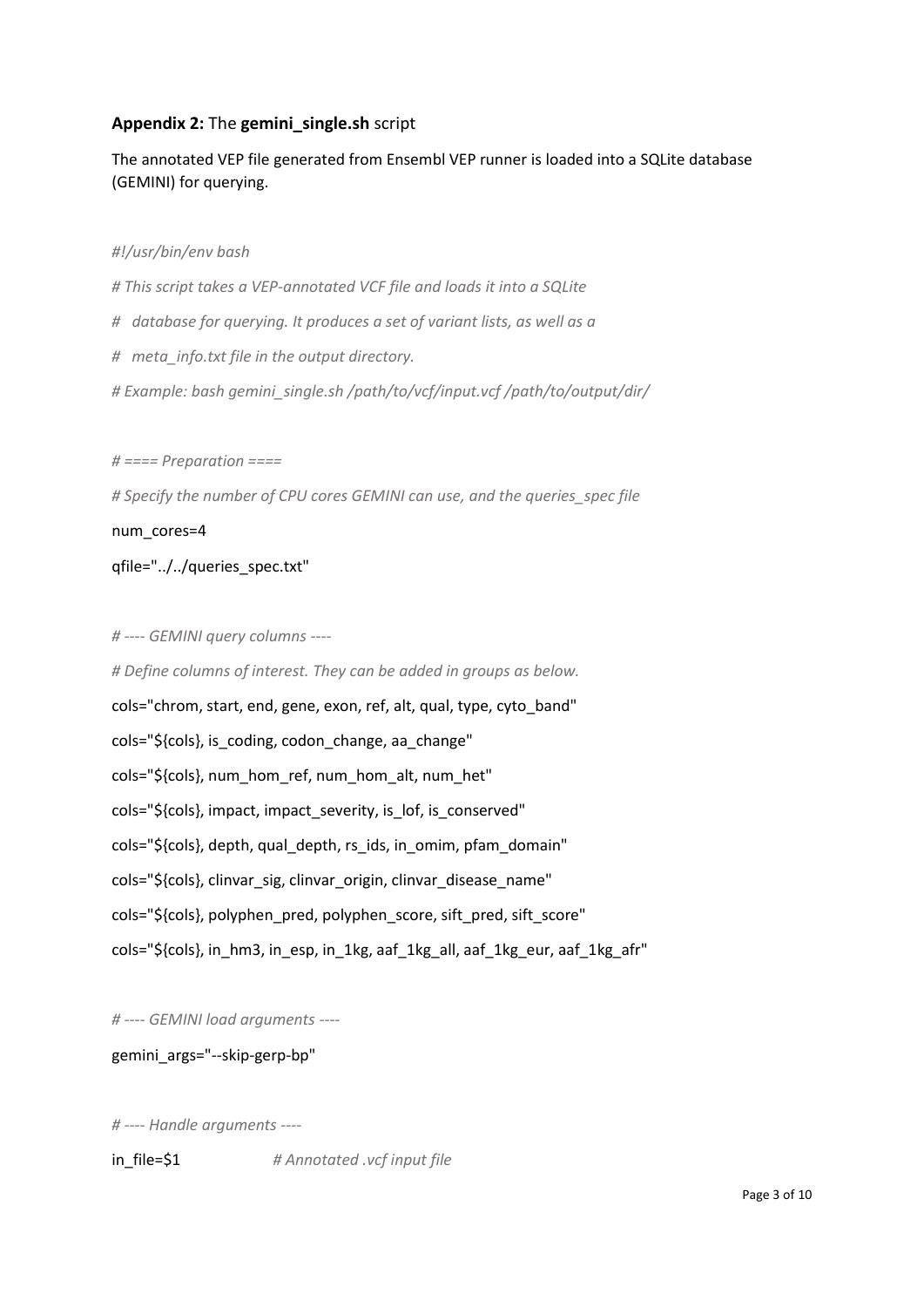#### out\_dir=\$2 *# Output directory for query results files*

*# ==== Run GEMINI ====*

*# ---- Load into SQLite database ----*

cp \${in\_file} tmp\_vcf.vcf

mkdir tmp\_out\_dir

gemini load -v tmp\_vcf.vcf -t VEP --cores \${num\_cores} \${gemini\_args} tmp\_gS.db

*# ---- Query database ----*

echo "Querying..."

while read line

do

qname=\$(echo \${line} | cut -d "," -f 1)

qsnip=\$(echo \${line} | cut -d "," -f 2)

query="select \${cols} from variants where \${qsnip}"

```
 printf "... ${qname}...\n"
```
echo gemini query -q "\${query}" tmp\_gS.db > tmp\_out\_dir/\${qname}.txt

printf "done\n"

done < \${qfile}

*# ---- Generate meta\_info.txt ----*

for in\_file in tmp\_out\_dir/\*.txt; do

wc -l \${in\_file} >> tmp\_out\_dir/meta\_info.txt

*# ---- Move files to out\_dir ----*

if [ -d \${out\_dir}/queries ]; then

echo "Clobbering contents of queries folder..."

```
 rm -r ${out_dir}/queries/*
```
else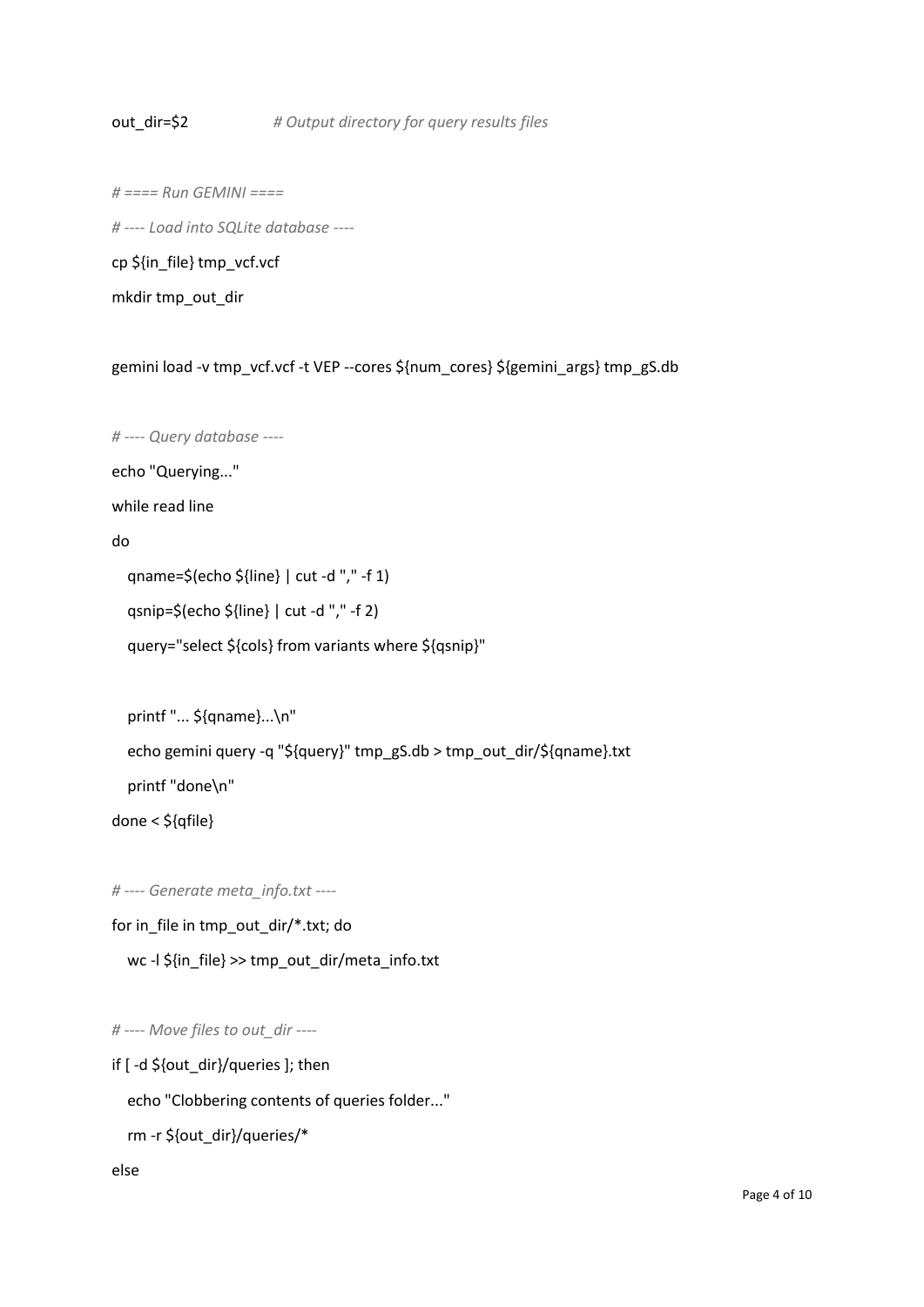```
 echo "Creating queries folder"
   mkdir ${out_dir}/queries
fi
```
*# NOTE: This works because meta\_info.txt gets moved \_before\_ the rest...*

mv ./tmp\_out\_dir/meta\_info.txt \${output\_dir} mv ./tmp\_out\_dir/\* \${out\_dir}/queries/

*# ---- Cleanup ----*

rm ./tmp\_gS.db ./tmp\_vcf.vcf rmdir tmp\_out\_dir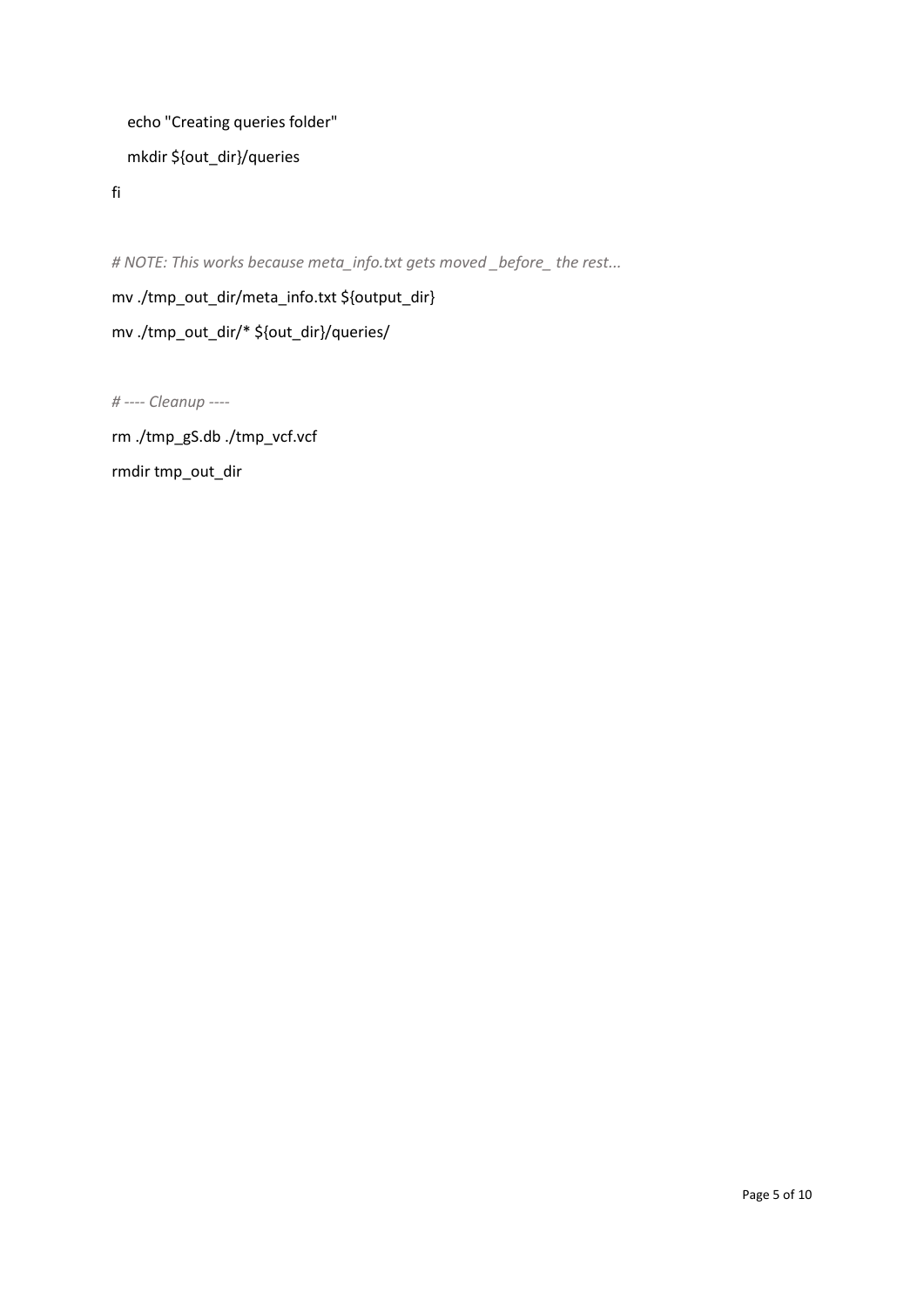#### **Appendix 3:** The **queries\_spec.txt** text file

Text file listing the queries GEMINI should make; called in the **gemini\_single.sh** script. Queries can easily be removed or added.

LoF, is  $\text{lof} = 1$ RareNovelLoF, is  $\text{Iof} = 1$  and (in dbsnp = 0 or aaf <= 0.01) omimClinivar, in omim = 1 or clinvar disease name is not NULL siftPolyphen,sift\_pred = 'deleterious' or polyphen\_pred = 'probably\_damaging' allVariants, coding, is  $coding = 1$ nonCoding, is  $coding = 0$ codingSynonymous,is\_coding = 1 and impact LIKE 'synonymous\_coding' codingNonSynonymous,is\_coding = 1 and impact LIKE 'non\_syn\_coding' codingStopgain,is\_coding = 1 and impact LIKE 'stop\_gain' codingStoploss,is\_coding = 1 and impact LIKE 'stop\_loss' codingFrameshift,is\_coding = 1 and impact LIKE 'frame\_shift' reported, in dbsnp =  $1$ reportedLoF, is  $\text{lof} = 1$  and in dbsnp = 1 reportedNonLoF,is\_lof = 0 and in\_dbsnp = 1 reportedCoding, in dbsnp = 1 and is coding = 1 reportedCodingLoF, is  $\text{lof} = 1$  and in dbsnp = 1 and is coding = 1 reportedCodingNonLoF, is  $\text{lof} = 0$  and in dbsnp = 1 and is coding = 1 novel,in\_dbsnp = 0 novelLoF, is  $\ln 1$  and in dbsnp = 0 novelNonLoF, is  $\ln 10 = 0$  and in dbsnp = 0 novelCoding, in dbsnp = 0 and is coding = 1 novelCodingLoF,is\_lof = 1 and in\_dbsnp = 0 and is\_coding = 1 novelCodingNonLoF,is\_lof = 0 and in\_dbsnp = 0 and is\_coding = 1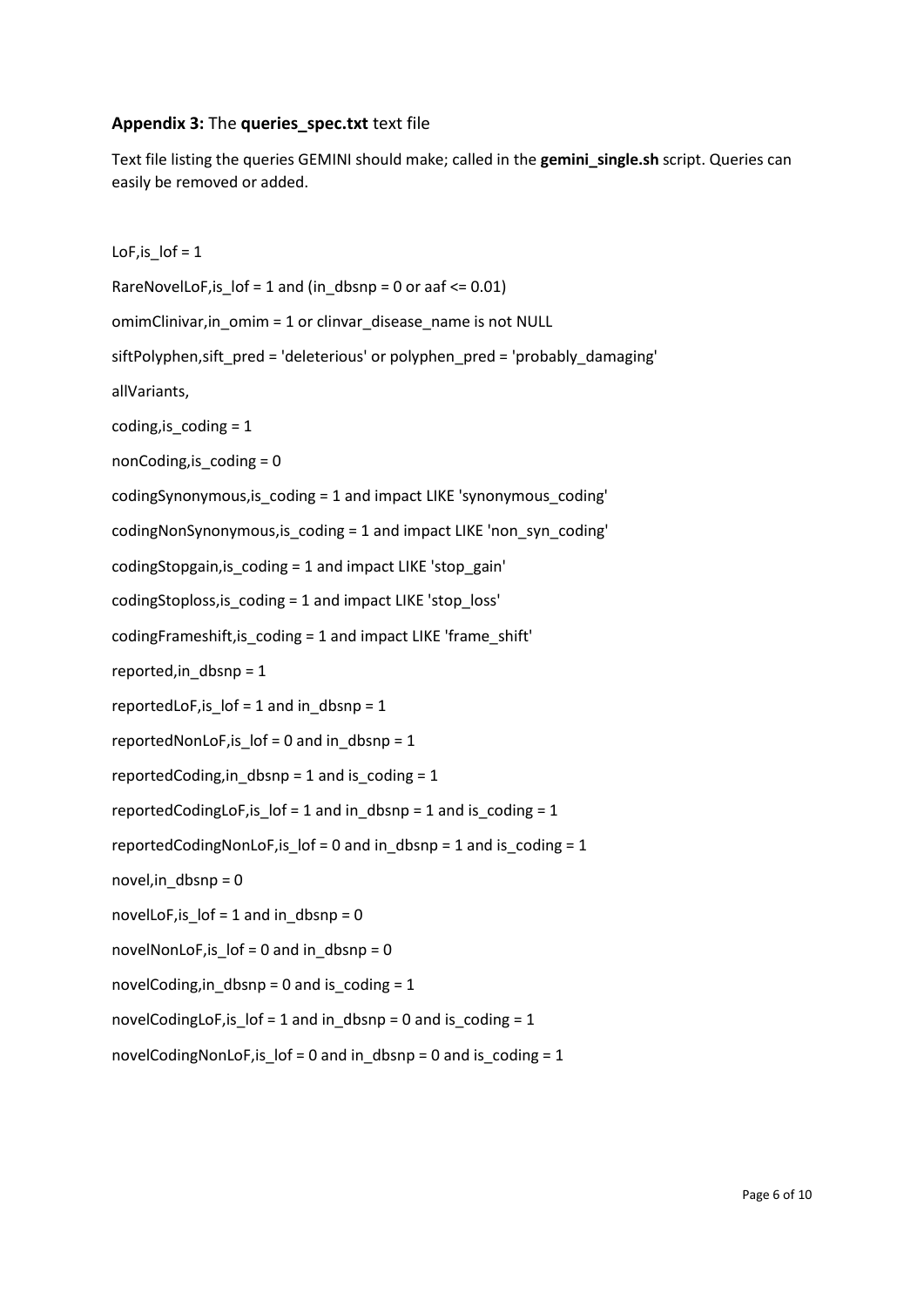## **Appendix 4:** The **vep\_batch.sh** script

Files are annotated in a batch matter, where each file (*.vcf.gz*) in a folder is annotated.

*#!/usr/bin/env bash*

*# This script is a wrapper for vep\_single.sh which calls it for each .vcf.gz # file in the input directory. It outputs a VEP-annotated VCF file for each # input file in the output directory. # Example: bash vep\_batch.sh /path/to/input/dir/ /path/to/output/dir/ # NOTE: Absolute paths are safest since they're unambiguous*

*# ---- Handle arguments ----*

in\_dir=\$1 *# Path to input directory* out\_dir=\$2 *# Path to output directory*

*# ---- Run VEP for batch ----*

for in\_file in \${in\_dir}/\*.vcf.gz

do

echo "Processing \${in\_file} [VEP]..."

out\_file\_name="\$(basename \${in\_file} .gz)"

bash vep\_single.sh \${in\_file} \${out\_dir}/\${out\_file\_name}

done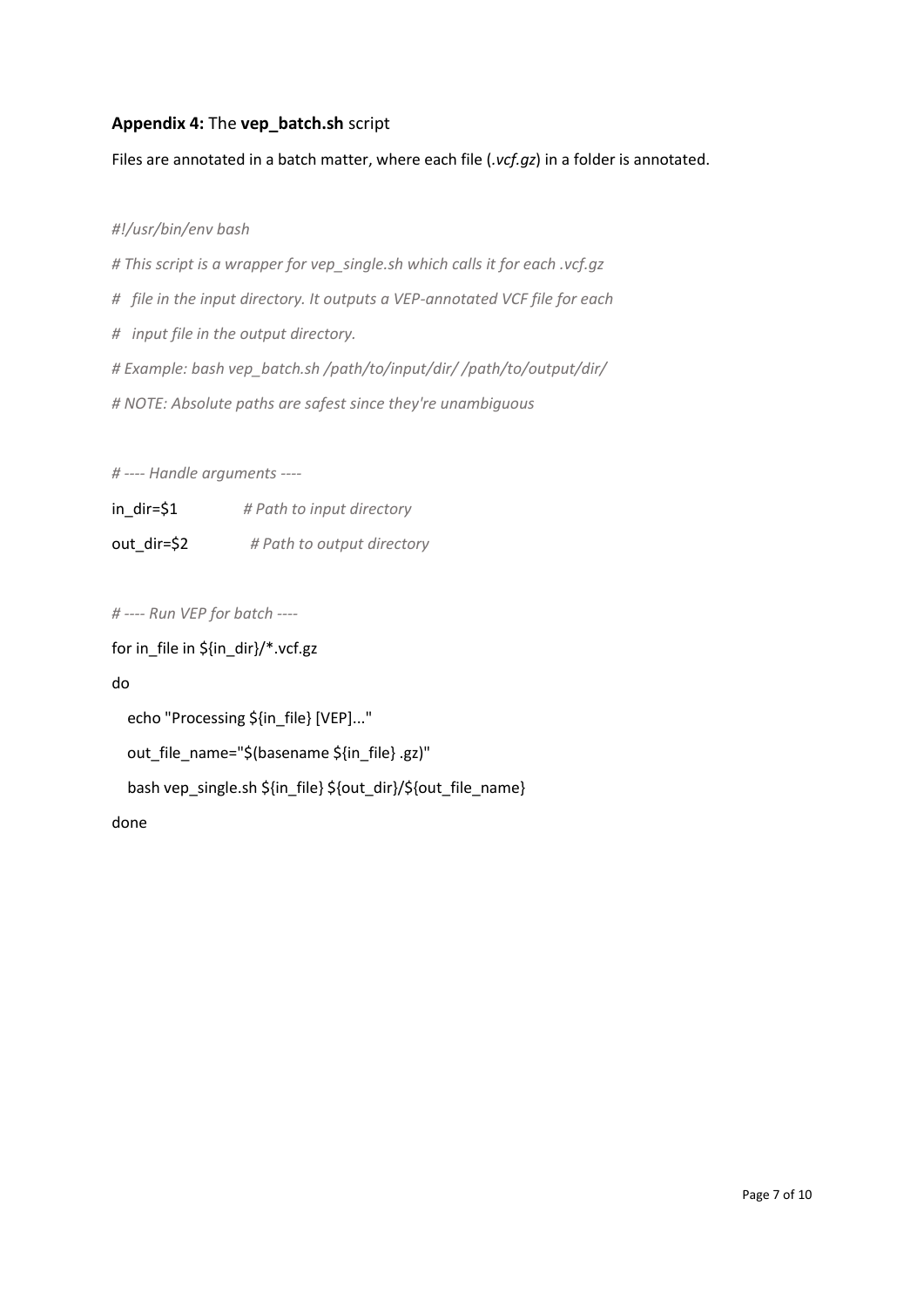## **Appendix 5:** The **gemini\_batch.sh** script

Files are queried in a batch matter, where each file (*.vcf*) in a folder is queried.

*#!/usr/bin/env bash*

*# This script is a wrapper for gemini\_single.sh which calls it for each .vcf # file in the input directory. See that script for output details. # Example: bash gemini\_batch.sh /path/to/input/dir/ path/to/output/dir/ # NOTE: Absolute paths are safest since they're unambiguous*

in\_dir=\$1 *# Path to input directory* out\_dir=\$2 *# Path to output directory*

*# ---- Run GEMINI for batch ----*

for in\_file in \${in\_dir}/\*.vcf

do

echo "Processing \${in\_file} [GEMINI]..."

out\_subdir="\$(basename \${in\_file} .vcf)"

 *# Create output subdirectory (each file gets its own)*

 out\_dir\_full=\${out\_dir}/\${out\_subdir} mkdir \${out\_dir\_full}

 bash gemini\_single.sh \${in\_file} \${out\_dir\_full} done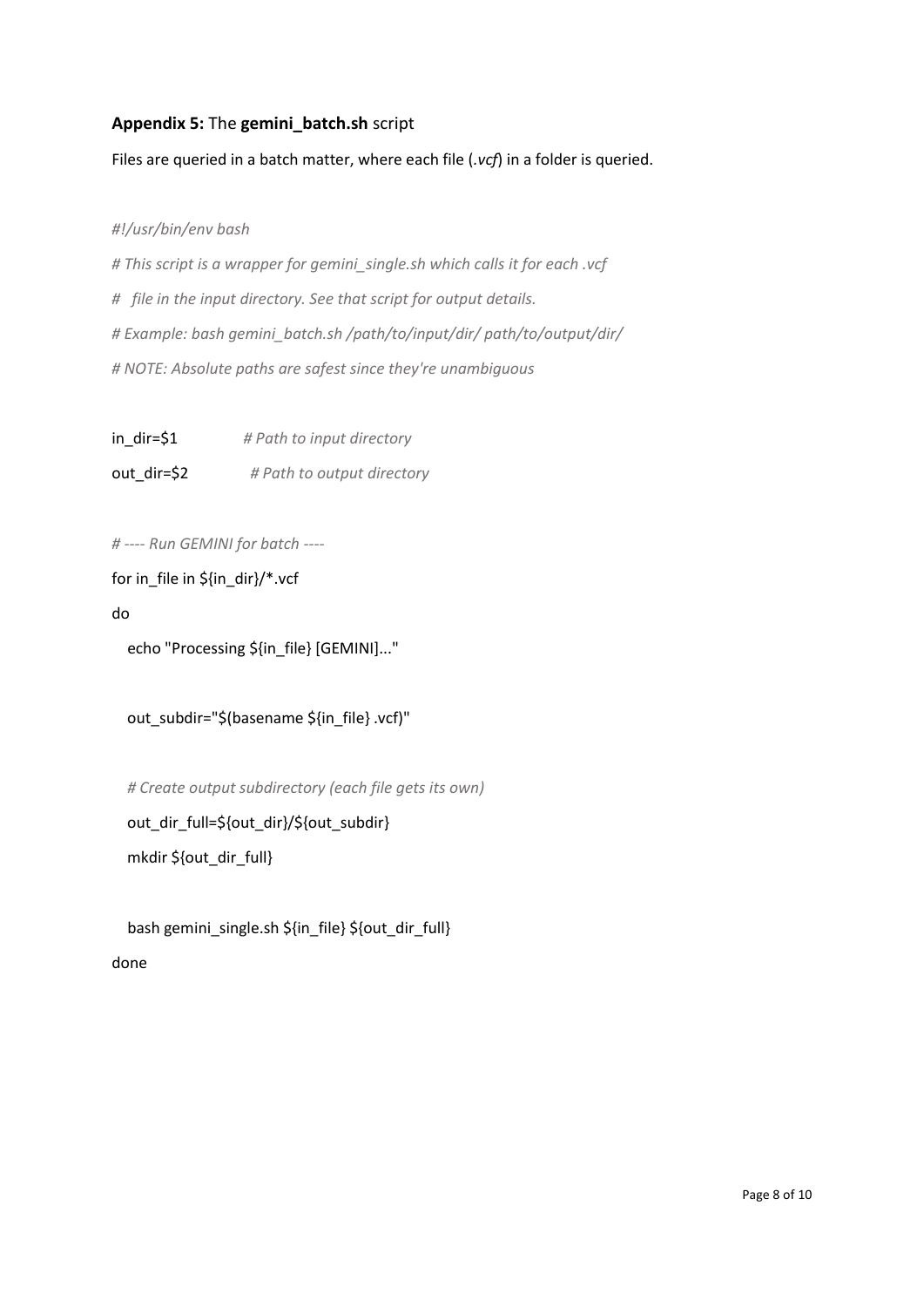## **Appendix 6:** The **hetero\_annotate.sh** script

This script uses the vep\_single.sh and gemini\_single.sh scripts (via their batch wrappers) to build a batch-capable variant annotation and filtering pipeline.

#### *#!/usr/bin/env bash*

*# This script uses the vep\_single.sh and gemini\_single.sh scripts (via their*

- *# batch wrappers) to build a batch-capable variant annotation and filtering*
- *# pipeline. The underlying tools are the offline Ensembl VEP runner and GEMINI*
- *# This script should ideally be used on patient folders in a batch fashion.*
- *# Example: bash hetero\_annotate.sh /path/to/input/dir/ /path/to/output/dir/*

*# NOTE: Absolute paths are safest since they're unambiguous*

*# ---- Handle arguments ----*

| $in\_dir=$ \$1 | # Path to input directory  |
|----------------|----------------------------|
| out dir=\$2    | # Path to output directory |

```
# ---- Prepare out_dir ----
```
*# Check whether out\_dir exists (1) and is empty (2)*

```
if ! [ -d ${out_dir} ]; then
```
echo "Creating main output directory: \${out\_dir}..."

mkdir \${out\_dir}

#### else

```
 if ! [ -z "$(ls -A ${out_dir})" ]; then
   echo "Empty main output directory first..."
   exit 1
 fi
```
## fi

mkdir \${out\_dir}/vep\_out

*# ---- Run VEP ----*

cd src/vep\_scripts